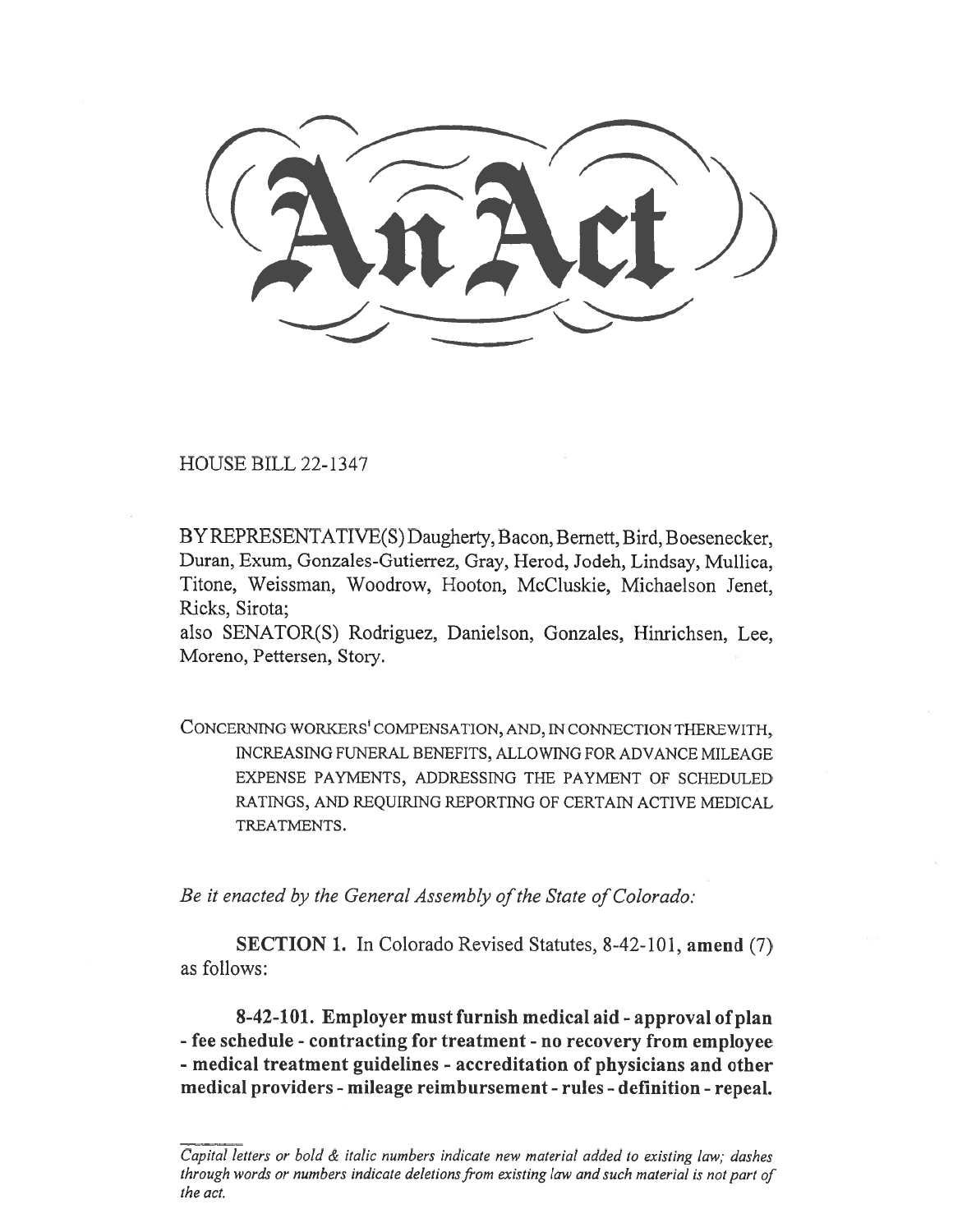(7) (a) EXCEPT AS PROVIDED IN SUBSECTIONS  $(7)(b)$  AND  $(7)(c)$  OF THIS SECTION, a claimant must submit a request for mileage expense reimbursement for travel reasonably necessary and related to obtaining compensable treatment, supplies, or services specified in subsection (1)(a) of this section to the employer or, if insured, to the employer's insurer no later than one hundred twenty days after the date the expense is incurred, unless good cause for a later submission is shown. Good cause includes a failure by the employer or employer's insurer to provide the notice in the brochure required by section 8-43-203 (3)(c)(IV). Within thirty days after the date the claimant submits the request for mileage expense reimbursement, the employer or employer's insurer shall pay the mileage expenses or, if denying the request, provide written notice to the claimant stating the reason the request was denied.

(b) WITHIN SEVEN DAYS AFTER THE DATE OF RECEIPT OF A CLAIMANT'S WRITTEN REQUEST FOR ADVANCE MILEAGE EXPENSES FOR TRAVEL THAT IS REASONABLY NECESSARY AND RELATED TO OBTAINING COMPENSABLE TREATMENT, SUPPLIES, OR SERVICES SPECIFIED IN SUBSECTION (1)(a) OF THIS SECTION AND REQUIRES ROUND-TRIP TRAVEL GREATER THAN ONE HUNDRED MILES, THE EMPLOYER OR THE EMPLOYER'S INSURER SHALL PAY THE ADVANCE MILEAGE EXPENSES OR, IF DENYING THE REQUEST, PROVIDE WRITTEN NOTICE TO THE CLAIMANT STATING THE REASON THE REQUEST WAS DENIED.

(c) IF ADVANCE MILEAGE EXPENSE PAYMENT IS MADE PURSUANT TO THIS SUBSECTION (7), AND THE SPECIFIC TRAVEL FOR WHICH PAYMENT WAS PROVIDED DOES NOT OCCUR, THE EMPLOYER OR, IF INSURED, THE EMPLOYER'S INSURER IS ENTITLED TO A CREDIT IN THE AMOUNT OF THE PAYMENT TO BE APPLIED AGAINST LIABILITY FOR ANY FUTURE MILEAGE EXPENSE REIMBURSEMENTS.

SECTION 2. In Colorado Revised Statutes, 8-42-107, amend (1)(b), (8)(a), and (8)(c.5); and add (7)(b)(IV) as follows:

8-42-107. Permanent partial disability benefits - schedule medical impairment benefits - how determined. (1) Benefits available. (b) When an injury results in permanent medical impairment and the employee has an injury or injuries not LISTED on the schedule specified in subsection  $(2)$  of this section, the employee shall be Is limited to medical impairment benefits as specified in subsection (8) of this section, EXCEPT

PAGE 2-HOUSE BILL 22-1347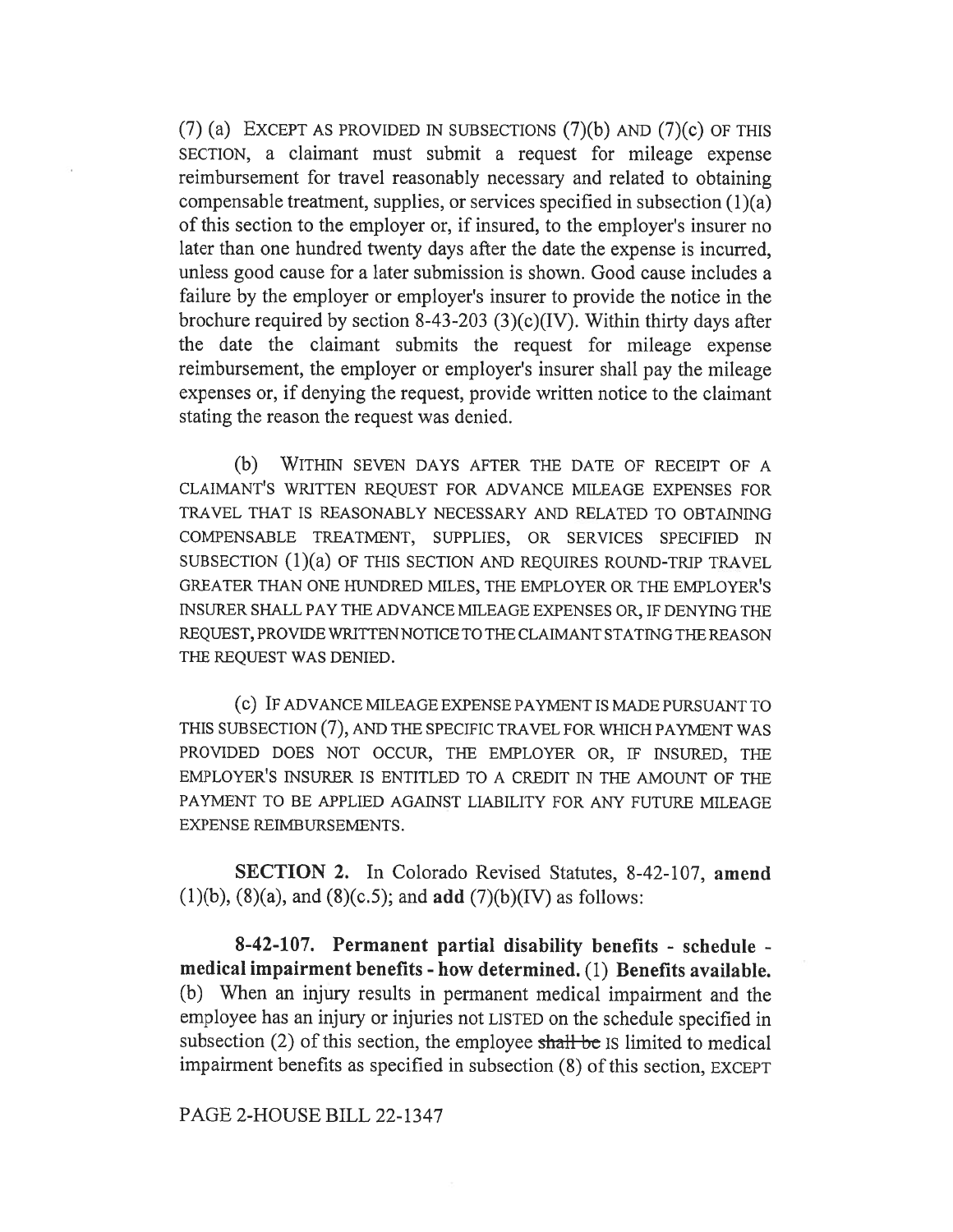## AS PROVIDED IN SUBSECTION  $(7)(b)(IV)$  OF THIS SECTION.

(7) (b) (IV) WHEN AN EMPLOYEE SUSTAINS AN INJURY ON THE SCHEDULE OF INJURIES LISTED IN SUBSECTION (2) OF THIS SECTION THAT MAY ALSO BE COMPENSATED AS SPECIFIED IN SUBSECTION (8) OF THIS SECTION, IF THE AMOUNT OF COMPENSATION FOR MEDICAL IMPAIRMENT WHEN USING THE SCHEDULE OF INJURIES IN SUBSECTION (2) OF THIS SECTION WOULD BE GREATER THAN THE NONSCHEDULED IMPAIRMENT BENEFITS IN SUBSECTION (8) OF THIS SECTION, THEN THE EMPLOYEE IS ENTITLED TO THE COMPENSATION SPECIFIED IN SUBSECTION (2) OF THIS SECTION.

(8) Medical impairment benefits - determination of MMI for scheduled and nonscheduled injuries. (a) When an injury results in permanent medical impairment not set forth in the schedule in subsection (2) of this section, the employee shall be IS limited to medical impairment benefits calculated as provided in this subsection (8), EXCEPT AS PROVIDED IN SUBSECTION (7)(b)(IV) OF THIS SECTION. The procedures for determination of maximum medical improvement set forth in paragraph  $(b)$ of this subsection (8) shall be SUBSECTION (8)(b) OF THIS SECTION ARE available in cases of injuries set forth in the schedule in subsection (2) of this section and also in cases of injuries that are not set forth in said schedule.

(c.5) When an injury results in the total loss or total loss of use of an arm at the shoulder, a forearm at the elbow, a hand at the wrist, a leg at the hip or so near thereto as to preclude the use of an artificial limb, the loss of a leg at or above the knee where the stump remains sufficient to permit the use of an artificial limb, a foot at the ankle, an eye, or a combination of any such losses, the benefits for such loss shall be determined pursuant to this subsection (8), EXCEPT AS PROVIDED IN SUBSECTION (7)(b)(IV) OF THIS SECTION.

SECTION 3. In Colorado Revised Statutes, amend 8-42-123 as follows:

8-42-123. Funeral and burial expenses. (1) When, as a proximate result of an injury, death occurs to an injured employee, there shall be paid in one lump sum within thirty days after death a sum not to exceed seven thousand TWELVE THOUSAND FIVE HUNDRED dollars for reasonable funeral and burial expenses. Said sum may be paid to the undertaker, cemetery,

PAGE 3-HOUSE BILL 22-1347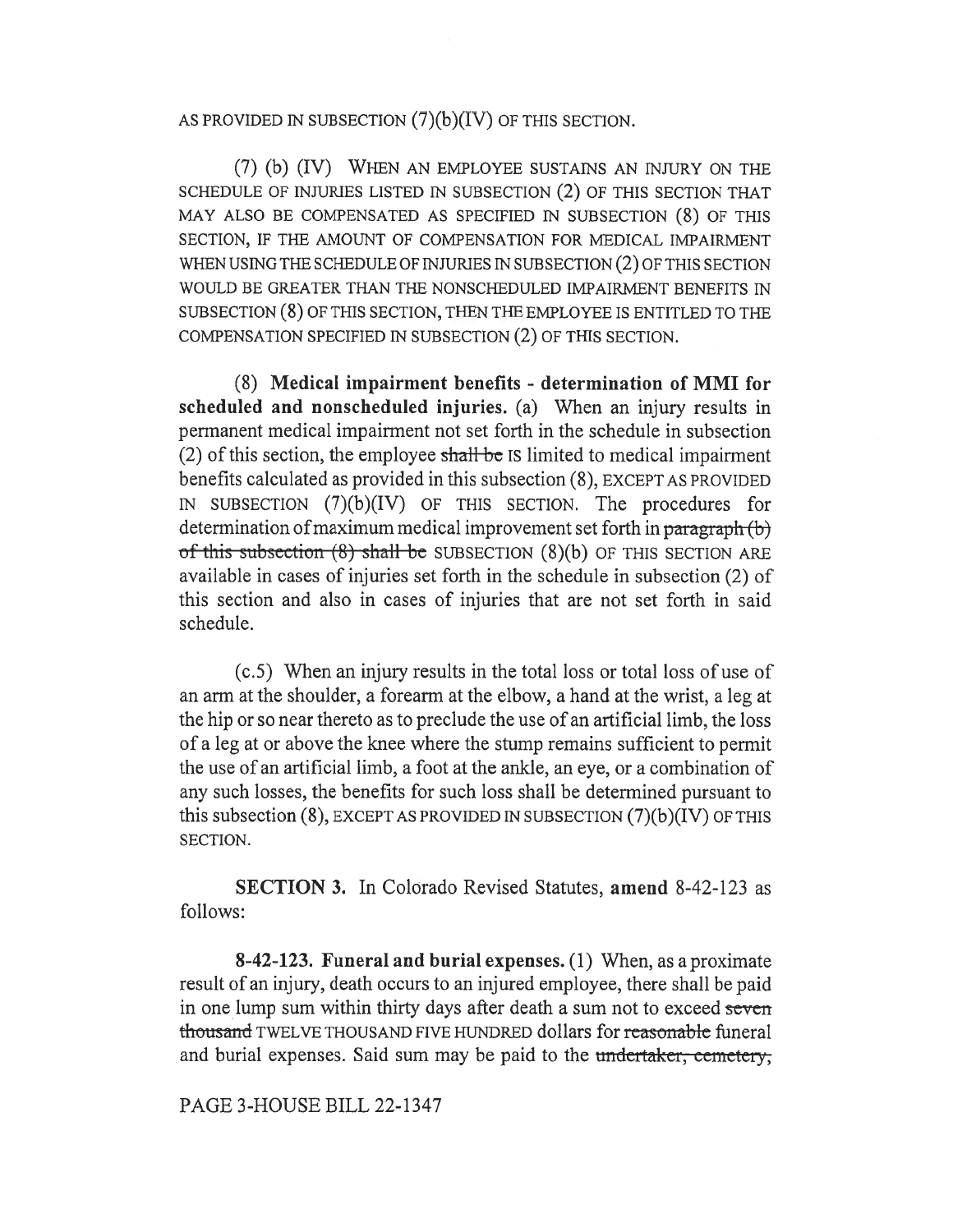PERSON PROVIDING FUNERAL OR BURIAL SERVICES or any other person who has paid the funeral and burial costs. if the director so orders. If the employee leaves no dependents, compensation shall be IS limited to said sum and the compensation if any, which has THAT MAY HAVE accrued to date of death and OR BEEN PAID TO THE DECEASED EMPLOYEE DURING THE DECEASED EMPLOYEE'S LIFETIME FOR DISABILITY; the medical, surgical, and hospital expenses provided in articles 40 to 47 of this title TITLE 8; AND ANY AMOUNT OR PAYMENT DUE UNDER SECTION 8-46-101. If the deceased employee leaves dependents, said sum shall be paid in addition to all other sums of compensation provided for in this article ARTICLE 42.

(2) ON JULY 1, 2023, AND EACH JULY 1 THEREAFTER, THE DIRECTOR SHALL ADJUST THE MAXIMUM AMOUNT PAYABLE FOR FUNERAL AND BURIAL EXPENSES PROVIDED IN SUBSECTION (1) OF THIS SECTION BY THE PERCENTAGE OF THE ADJUSTMENT MADE BY THE DIRECTOR TO THE STATE AVERAGE WEEKLY WAGE PURSUANT TO SECTION 8-47-106.

SECTION 4. In Colorado Revised Statutes, 8-43-101, amend (1) as follows:

8-43-101. Record of injuries - occupational disease - reported to division - rules - definition.  $(1)(a)$  Every employer shall keep a record of: All EMPLOYEE injuries that result in fatality,  $\tau_0$ , or permanent physical impairment,  $of$ , or lost time from work for the injured-employee in excess of three shifts or calendar days, OR ACTIVE MEDICAL TREATMENT FOR A PERIOD OF MORE THAN ONE HUNDRED EIGHTY CALENDAR DAYS AFTER THE DATE THE INJURY WAS FIRST REPORTED TO THE EMPLOYER; and the contraction by an employee of an occupational disease that has been listed by the director by rule. Within ten days after notice or knowledge that an employee has contracted such an occupational disease; or the occurrence of a permanently physically impairing injury or OF AN INJURY THAT RESULTS IN PERMANENT PHYSICAL IMPAIRMENT, OF A lost-time injury, to an employee; OR OF AN INJURY THAT RESULTS IN ACTIVE MEDICAL TREATMENT FOR A PERIOD OF MORE THAN ONE HUNDRED EIGHTY CALENDAR DAYS AFTER THE DATE THE INJURY WAS FIRST REPORTED TO THE EMPLOYER, or immediately in the case of a fatality, the employer shall, upon forms prescribed by the division for that purpose, report TO THE DIVISION said occupational disease, permanently physically impairing injury, lost-time injury, INJURY REQUIRING ACTIVE MEDICAL TREATMENT FOR A PERIOD OF MORE THAN ONE HUNDRED EIGHTY CALENDAR DAYS AFTER THE DATE THE

PAGE 4-HOUSE BILL 22-1347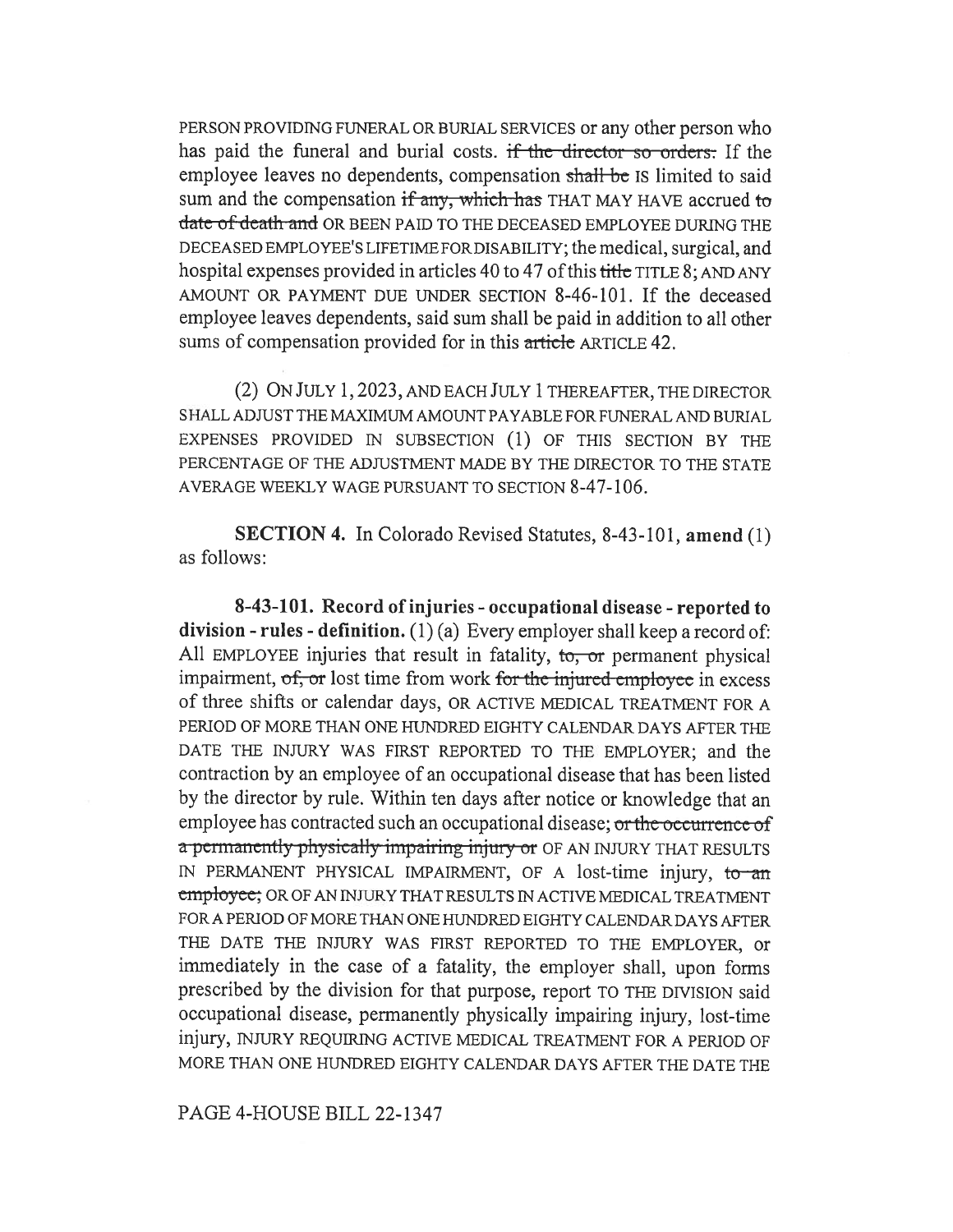INJURY WAS FIRST REPORTED TO THE EMPLOYER, or fatality. to the division. The report shall MUST contain such THE information as shall be required by the director.

(b) AS USED IN THIS SUBSECTION (1), "ACTIVE MEDICAL TREATMENT":

(I) MEANS TREATMENT THAT IS DETERMINED BY AN AUTHORIZED TREATING PHYSICIAN TO BE REASONABLY NECESSARY TO CURE AND RELIEVE THE INJURY AND THAT REQUIRES ONGOING SUPERVISION BY AN AUTHORIZED TREATING PHYSICIAN AS DOCUMENTED BY WRITTEN MEDICAL REPORT;

(II) DOES NOT INCLUDE TREATMENT THAT IS NOT REASONABLY EXPECTED TO IMPROVE THE CONDITION OR ANY TREATMENT THAT DOES NOT REQUIRE THE SUPERVISION OF A LICENSED PHYSICIAN, INCLUDING GYM OR POOL MEMBERSHIPS OR HOME EXERCISE PROGRAMS; AND

(III) TERMINATES WHEN THERE HAS BEEN AN ABANDONMENT OF CARE OR DISCHARGE FROM CARE FOR NONCOMPLIANCE PRIOR TO EXPIRATION OF THE ONE-HUNDRED-EIGHTY-DAY PERIOD SET FORTH IN SUBSECTION  $(1)(a)$ OF THIS SECTION.

SECTION 5. In Colorado Revised Statutes, 8-44-206, amend  $(3)(a)$ ,  $(4)(a)$ , and  $(5)$ ; and repeal  $(2)$  as follows:

8-44-206. Guaranty fund - immediate payment fund. (2) Creation of special funds board --duties:  $(a)$  For the purposes of carrying out this section, there is hereby created a special funds board which shall-exercise-its-powers-and-perform-its-duties-and-functions-as-specifiedthe same were transferred to the department by a type 2 transfer as such in this subsection  $(2)$  under the department of labor and employment as if transfer is defined in the "Administrative Organization Act of 1968", article 1 of title 24, C.R.S. Said board shall be composed of five members: Four members who are managers or employees of self-insured employers in good standing, two of whom shall demonstrate knowledge of risk-management and finance, and the executive director.

 $(b)$  With the exception of the executive director, the board members shall be appointed-by the-governor and approved by the senate. The terms of the members of the board first appointed shall be four years, three years,

PAGE 5-HOUSE BILL 22-1347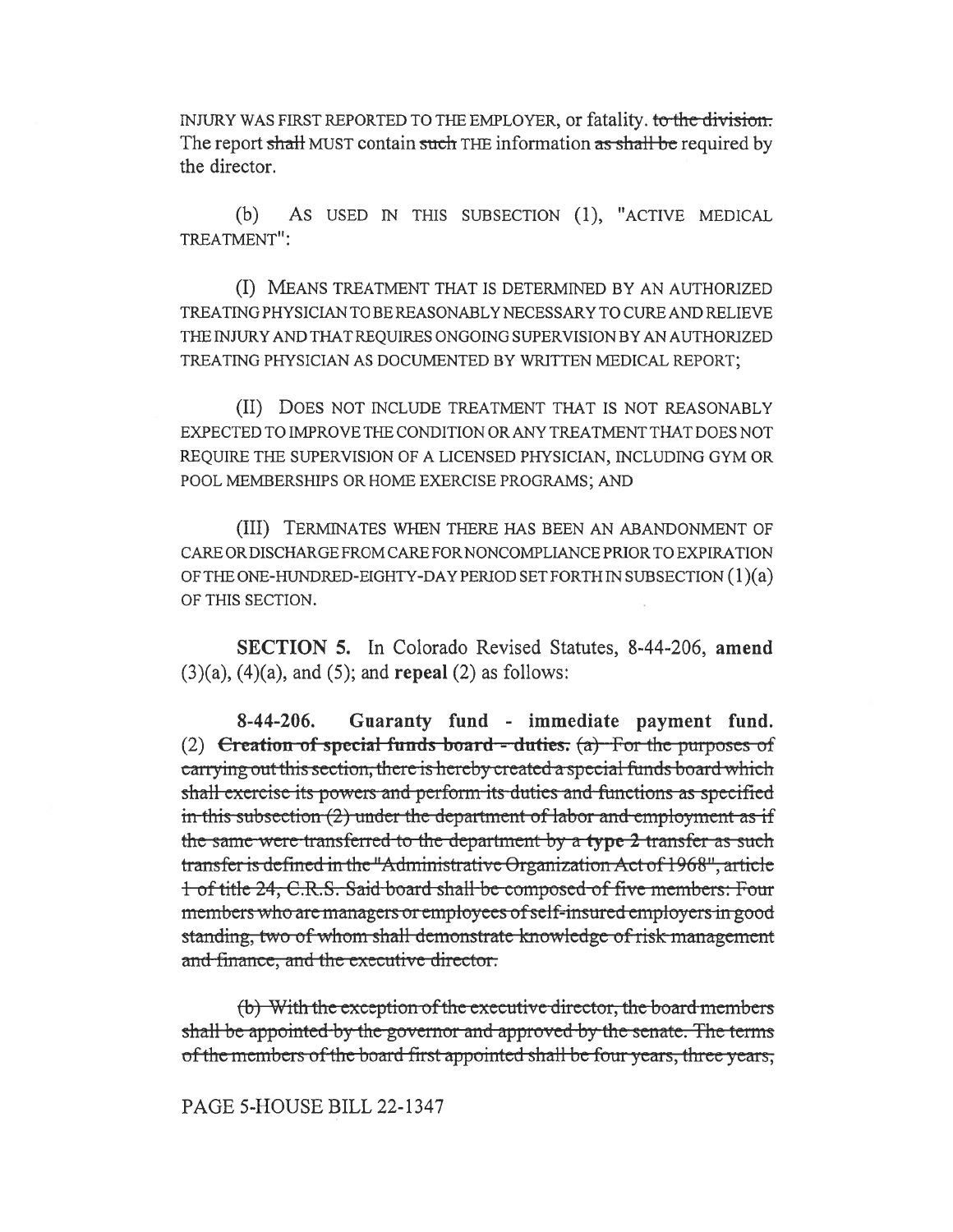two years, and one year, respectively. Thereafter, the term for each appointed board member shall be four years. Members of the board may be reappointed and the executive director shall serve continuously.

(c) The members of the board shall receive no compensation but shall be reimbursed for actual and necessary traveling and subsistence expenses incurred in the performance of their duties as members of the <del>hoard.</del>

 $(d)$  (I) The board shall determine the assessments to be made pursuant to subsections (3) and (4) of this section and shall-determine the qualifications and requirements for any claims administrators hired to adjust the claims of a self-insurer who fails to meet his obligations with respect to benefits awarded pursuant to articles 40 to 47 of this title.

 $(H)$  The board shall also participate, in an advisory capacity only, in matters concerning the granting or termination of self-insurance permits and the setting of security requirements.

(3) Immediate payment fund - assessments - creation of fund. (a) The board DIRECTOR shall impose an assessment upon each employer self-insured under section 8-44-201. Assessments under this subsection (3) shall be based upon a ratio equal to the self-insured employer's paid workers' compensation medical and indemnity losses for the most recent self-insurance permit year divided by the aggregate sum of paid medical and indemnity losses by all self-insured employers for that year. Such losses shall be determined on July 1, 1990, for the most recently completed permit year, and on the first day of July for each year thereafter until the minimum fund balance has been reached. Contributions to the fund shall not be assets of the self-insured employer.

 $(4)$  Guaranty fund - assessments - creation of fund. (a) When the board DIRECTOR determines that existing security held by an employer self-insured under section 8-44-201 is insufficient to meet its existing liability for workers' compensation benefits, the board DIRECTOR shall impose an assessment on each self-insured employer. The assessment shall be based on a ratio which equals each self-insured employer's paid workers' compensation medical and indemnity losses for the most recent self-insurance permit year divided by the aggregate sum of paid medical and indemnity losses by all self-insured employers for that year. If necessary,

## PAGE 6-HOUSE BILL 22-1347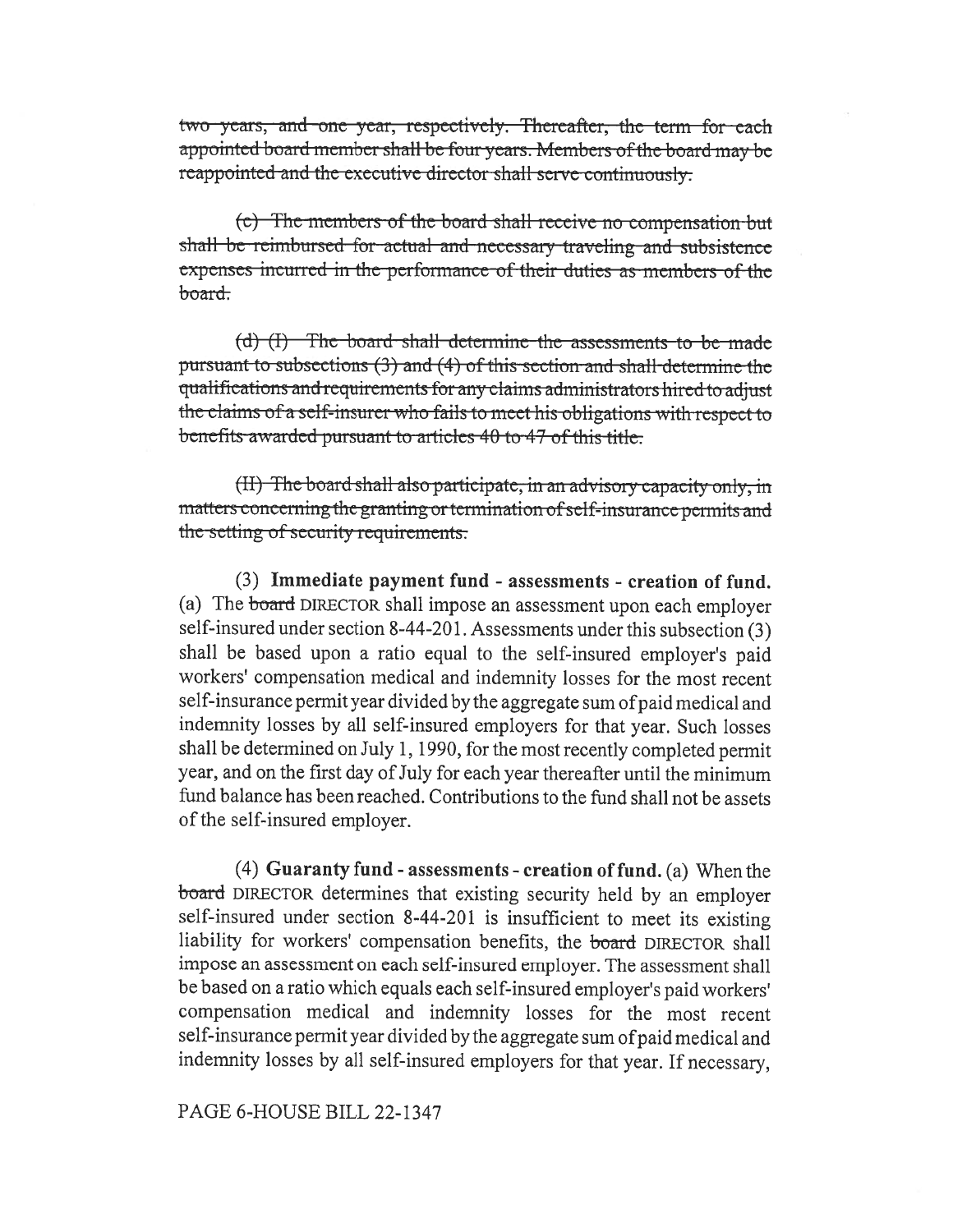the executive director may direct the board DIRECTOR to make an annual assessment thereafter until such time as the present value of the guaranty fund, created in paragraph (b) of this subsection  $(4)$  SUBSECTION  $(4)(b)$  OF THIS SECTION, equals the total liability for workers' compensation benefits which are in excess of the security held by the defaulting self-insured employers.

(5) The department shall select any claims administrators required under this section based on the qualifications and requirements established by the board DIRECTOR. For the purpose of contracting for such services, the department shall not be subject to articles 101 to 114 of title 24.  $C.R.S.$ 

SECTION 6. Act subject to petition - effective date -  $\approx$  applicability. (1) This act takes effect at 12:01 a.m. on the day following the expiration of the ninety-day period after final adjournment of the general assembly; except that, if a referendum petition is filed pursuant to section 1 (3) of article V of the state constitution against this act or an item, section, or part of this act within such period, then the act, item, section, or part will not take effect unless approved by the people at the general election to be held in November 2022 and, in such case, will take effect on the date of the official declaration of the vote thereon by the governor.

(2) This act applies to injuries occurring, and mileage

## PAGE 7-HOUSE BILL 22-1347